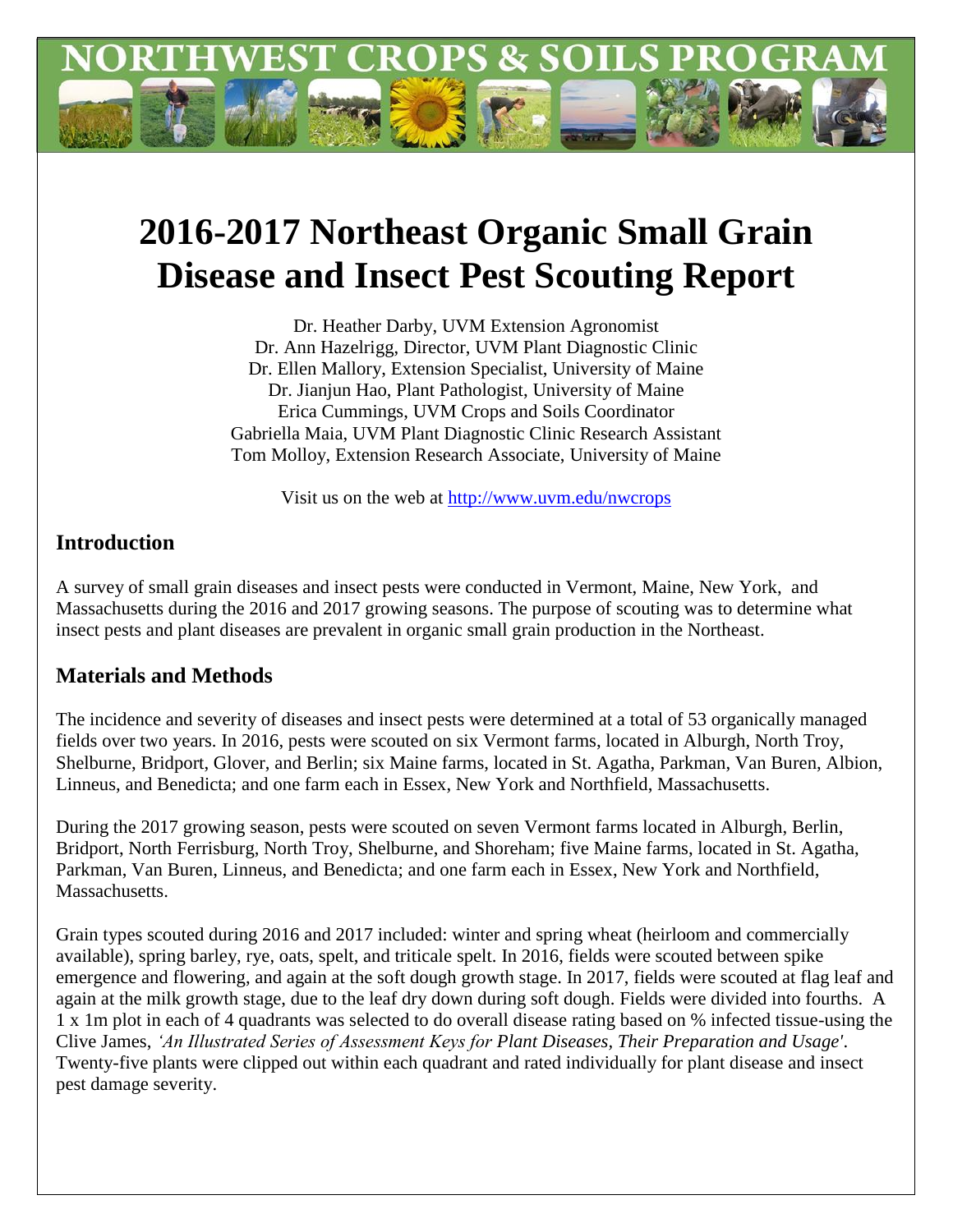In both years, plant disease and insect samples in Vermont, New York, and Massachusetts, were taken to and identified with assistance from the University of Vermont (UVM) Plant Diagnostic Clinic, Burlington, VT. In Maine, samples were identified with the help of the University of Maine's Plant Pathology Laboratory, Orono, ME.

The overall warm and dry growing conditions throughout the northeast for much of the 2016 growing season resulted in relatively low levels of foliar diseases in all the scouted locations.

In 2017, the cool, wet conditions in Vermont, New York, and Massachusetts resulted in moderate to high levels of foliar and head diseases in these scouting locations. The weather in Maine during 2017 was marked by a wet spring followed by warm and dry conditions, leading to relatively low disease pressure.

### *Foliar Diseases*

Foliar diseases reduce photosynthetic leaf area, use nutrients, and increase respiration and transpiration within the infected plant tissues. A diseased plant typically exhibits reduced vigor, growth, and seed fill. The earlier the occurrence, the greater degree of infection, and the longer duration of conditions favorable for disease development, the greater the yield loss will be. The foliar and head diseases identified during the 2016 and 2017 growing seasons are summarized in Table 1 by location, grain type, and variety.

| Grain<br><b>Type</b> | <b>Cultivar</b>   | Location<br>& year | Powdery<br>mildew | Leaf<br>spots             | Leaf<br>rust     | <b>Striped</b><br>rust | Loose<br>smut             | Fusarium<br>head<br>blight | <b>Glume</b><br>blotch | <b>Barley</b><br>yellow<br>dwarf<br>virus |
|----------------------|-------------------|--------------------|-------------------|---------------------------|------------------|------------------------|---------------------------|----------------------------|------------------------|-------------------------------------------|
| <b>HRWW</b>          | Redeemer          | MA-2017            | $\mathbf X$       | X                         | X                |                        |                           |                            |                        |                                           |
|                      |                   | VT-2016            | $\mathbf X$       | $\mathbf X$               |                  |                        |                           | $\boldsymbol{X}$           |                        |                                           |
|                      |                   | VT-2017            | $\mathbf X$       | $\mathbf X$               |                  |                        |                           |                            |                        |                                           |
|                      | Warthog           | MA-2016            | $\mathbf X$       | $\mathbf X$               | $\boldsymbol{X}$ |                        |                           | $\mathbf X$                |                        |                                           |
|                      |                   | MA-2017            | X                 | X                         |                  |                        |                           |                            |                        |                                           |
|                      |                   | VT-2016            | $\mathbf X$       | $\mathbf X$               |                  |                        |                           |                            |                        |                                           |
|                      |                   | VT-2017            |                   | $\mathbf X$               | $\mathbf X$      |                        |                           |                            |                        |                                           |
|                      | Zorro             | MA-2016            | $\mathbf X$       | $\mathbf X$               | $\mathbf X$      | $\mathbf X$            |                           |                            |                        |                                           |
|                      | <b>AC</b> Benefit | VT-2017            |                   | $\mathbf X$               |                  |                        |                           |                            |                        |                                           |
|                      | Poulteca          | ME-2016            |                   | X                         |                  |                        |                           |                            |                        |                                           |
| <b>SWWW</b>          | Fredrick          | MA-2017            | X                 | X                         |                  |                        | $\mathbf X$               |                            |                        |                                           |
|                      |                   | VT-2016            | $\mathbf X$       | $\mathbf X$               |                  |                        | $\mathbf X$               | $\mathbf X$                |                        |                                           |
|                      |                   | VT-2017            | $\mathbf X$       | $\mathbf X$               |                  |                        | $\boldsymbol{\mathrm{X}}$ |                            |                        |                                           |
|                      | Medina            | VT-2017            | X                 |                           |                  |                        |                           |                            |                        |                                           |
|                      | Richland          | MA-2016            | X                 | X                         | $\mathbf X$      |                        |                           | $\mathbf X$                |                        |                                           |
| <b>SRWW</b>          | Marker            | VT-2017            |                   | $\mathbf X$               |                  |                        |                           |                            |                        |                                           |
| <b>HRSW</b>          | Red Fife          | ME-2016            |                   | $\mathbf X$               | X                |                        |                           |                            |                        |                                           |
|                      |                   | ME-2017            |                   | $\mathbf X$               | $\mathbf X$      |                        |                           |                            |                        |                                           |
|                      |                   | VT-2016            |                   | $\mathbf X$               |                  |                        | $\mathbf X$               | $\mathbf X$                |                        |                                           |
|                      | Prosper           | VT-2016            | $\mathbf X$       | $\mathbf X$               |                  |                        |                           | $\mathbf X$                |                        |                                           |
|                      |                   | VT-2017            | $\mathbf X$       | $\mathbf X$               | $\mathbf X$      |                        |                           | $\mathbf X$                |                        |                                           |
|                      | Glenn             | MA-2016            |                   | X                         |                  |                        |                           |                            |                        |                                           |
|                      |                   | VT-2016            | $\mathbf X$       | $\boldsymbol{\mathrm{X}}$ |                  |                        | X                         | $\mathbf X$                |                        |                                           |

**Table 1. Foliar and head diseases identified in 2016 and 2017, by state, grain type and variety.**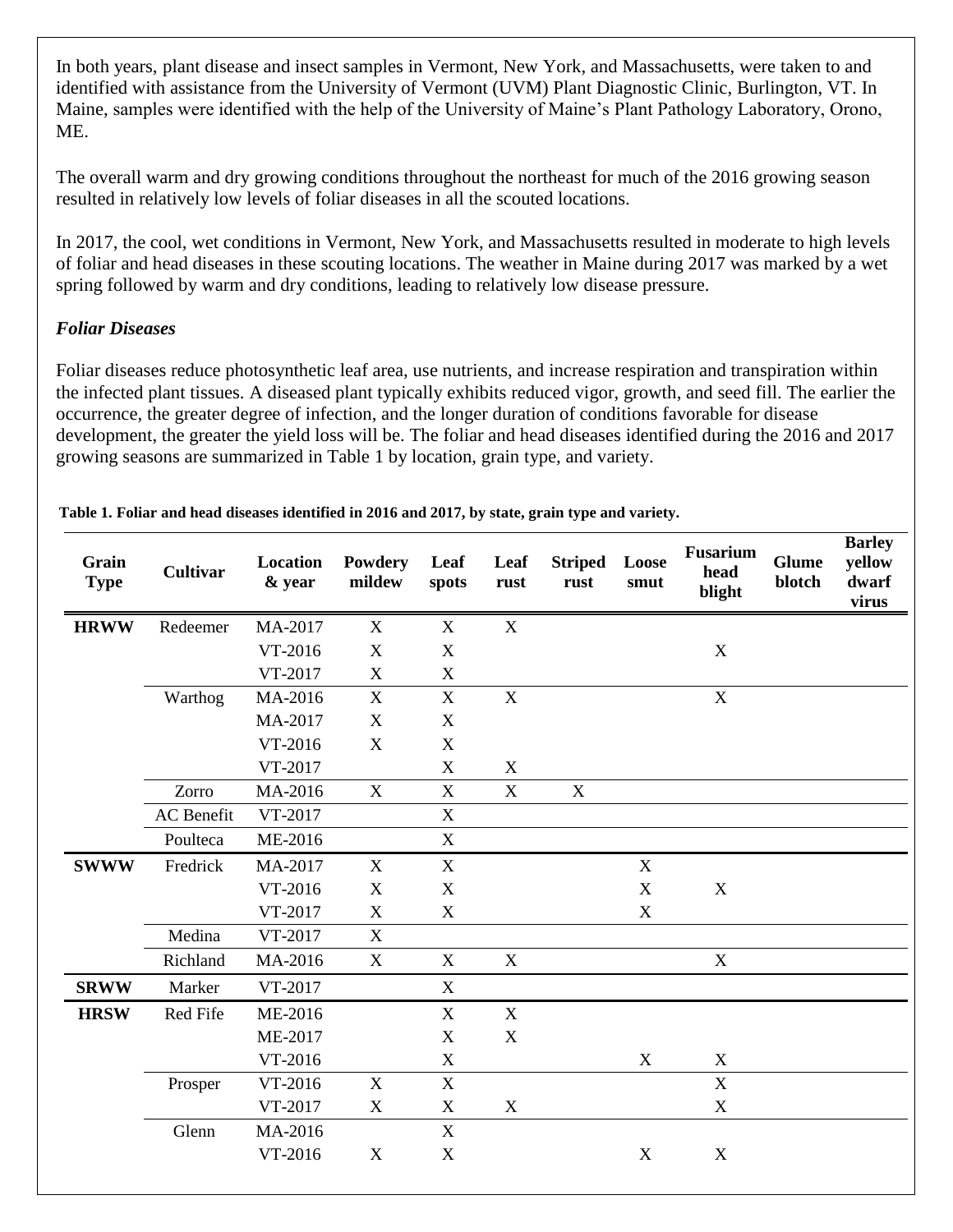|                  |                                      | VT-2017 | $\mathbf X$ | $\mathbf X$             |                | $\boldsymbol{\mathrm{X}}$ | $\mathbf X$ |             |             |
|------------------|--------------------------------------|---------|-------------|-------------------------|----------------|---------------------------|-------------|-------------|-------------|
|                  | Ladoga                               | MA-2016 |             | $\mathbf X$             |                |                           |             |             |             |
|                  |                                      | VT-2016 |             | $\mathbf X$             | $\mathbf X$    | $\mathbf X$               | $\mathbf X$ |             |             |
|                  | AC Barrie                            | ME-2016 | X           | $\mathbf X$             |                |                           |             |             |             |
|                  |                                      | VT-2016 | $\mathbf X$ | $\mathbf X$             | $\mathbf X$    |                           | $\mathbf X$ |             |             |
|                  | <b>AC</b> Barrie<br>$&$ AC<br>Walton | ME-2017 |             | $\mathbf X$             |                | $\mathbf X$               | $\mathbf X$ | $\mathbf X$ |             |
|                  | Oland                                | ME-2016 |             | $\mathbf X$             |                |                           |             |             |             |
| <b>Spring</b>    | Conlon                               | NY-2016 |             | $\mathbf X$             |                |                           | $\mathbf X$ |             |             |
| barley           |                                      | VT-2016 | $\mathbf X$ | $\mathbf X$             | $\mathbf X$    |                           |             |             |             |
|                  |                                      | VT-2017 | $\mathbf X$ | $\mathbf X$             |                |                           |             |             |             |
|                  | Newdale                              | ME-2017 |             | $\mathbf X$             |                |                           |             |             |             |
|                  |                                      | VT-2016 | X           | $\mathbf X$             |                |                           | $\mathbf X$ |             |             |
|                  |                                      | VT-2017 |             | $\mathbf X$             |                |                           |             |             |             |
|                  | Cerveza                              | ME-2016 | $\mathbf X$ | $\mathbf X$             | $\mathbf X$    |                           |             |             |             |
|                  |                                      | VT-2016 | $\mathbf X$ | $\mathbf X$             |                |                           |             |             |             |
|                  | Leader                               | ME-2016 |             | $\mathbf X$             | $\mathbf X$    |                           |             |             |             |
|                  |                                      | ME-2017 |             | $\mathbf X$             | $\mathbf X$    |                           |             |             |             |
|                  | Pinnacle                             | ME-2017 | X           | $\mathbf X$             | $\mathbf X$    |                           | $\mathbf X$ |             |             |
|                  |                                      | VT-2016 | $\mathbf X$ | $\mathbf X$             | $\mathbf X$    | $\mathbf X$               |             |             |             |
|                  |                                      | VT-2017 | $\mathbf X$ | $\mathbf X$             |                | $\mathbf X$               |             |             |             |
|                  | Robust                               | ME-2017 |             | $\mathbf X$             | $\mathbf X$    | $\mathbf X$               |             |             |             |
|                  |                                      | VT-2016 | X           | $\mathbf X$             |                |                           |             |             |             |
| <b>Spelt</b>     | Sammy                                | MA-2017 | $\mathbf X$ | $\mathbf X$             | $\mathbf X$    |                           |             |             |             |
| <b>Rye</b>       | Hazlet                               | ME-2016 |             | $\mathbf X$             |                |                           |             |             |             |
|                  | <b>VNS</b>                           | ME-2016 |             | $\mathbf X$             |                |                           |             |             |             |
| <b>Triticale</b> | <b>VNS</b>                           | ME-2017 |             | $\mathbf X$             |                |                           |             | $\mathbf X$ |             |
| Oats             | AC Gehl                              | ME-2016 |             | $\mathbf X$             |                |                           |             |             |             |
|                  | <b>AC</b> Almer                      | ME-2016 |             | $\mathbf X$             |                |                           |             |             |             |
|                  |                                      | ME-2017 | $\mathbf X$ | $\mathbf X$             | X              |                           |             | X           | $\mathbf X$ |
|                  | Jerry                                | ME-2016 |             | $\overline{\mathbf{X}}$ | $\overline{X}$ |                           |             |             |             |

HRWW = Hard red winter wheat, SWWW = Soft white winter wheat, SRWW = Soft red winter wheat, HRSW = Hard red spring wheat

Powdery mildew, (*Blumeria graminis*) was more prevalent in Vermont and Massachusetts than in Maine, which had minimal infection. Interestingly, winter wheat and spring barley appeared to have a higher rate of susceptibility. Powdery mildew is relatively easy to identify, the fungus produces whitish-gray cottony growths on the upper leaf surface or stem of the infected plant (Image 1). Primary infection occurs on the lower leaves and stem sections of the plant.



**Image 1. Powdery mildew infection of winter wheat, Vermont, 2017.**

Leaf spots such as tan spot (*Pyrenophora tritici-repentis*), Septoria tritici blotch (STB) (*Zymoseptoria tritici*), and Stagonospora leaf

and glume blotch (*Parastagonospora* spp.) were identified at all of the sites scouted, in both years, and on all grain types, except for the SWWW variety Medina grown in Vermont in 2017.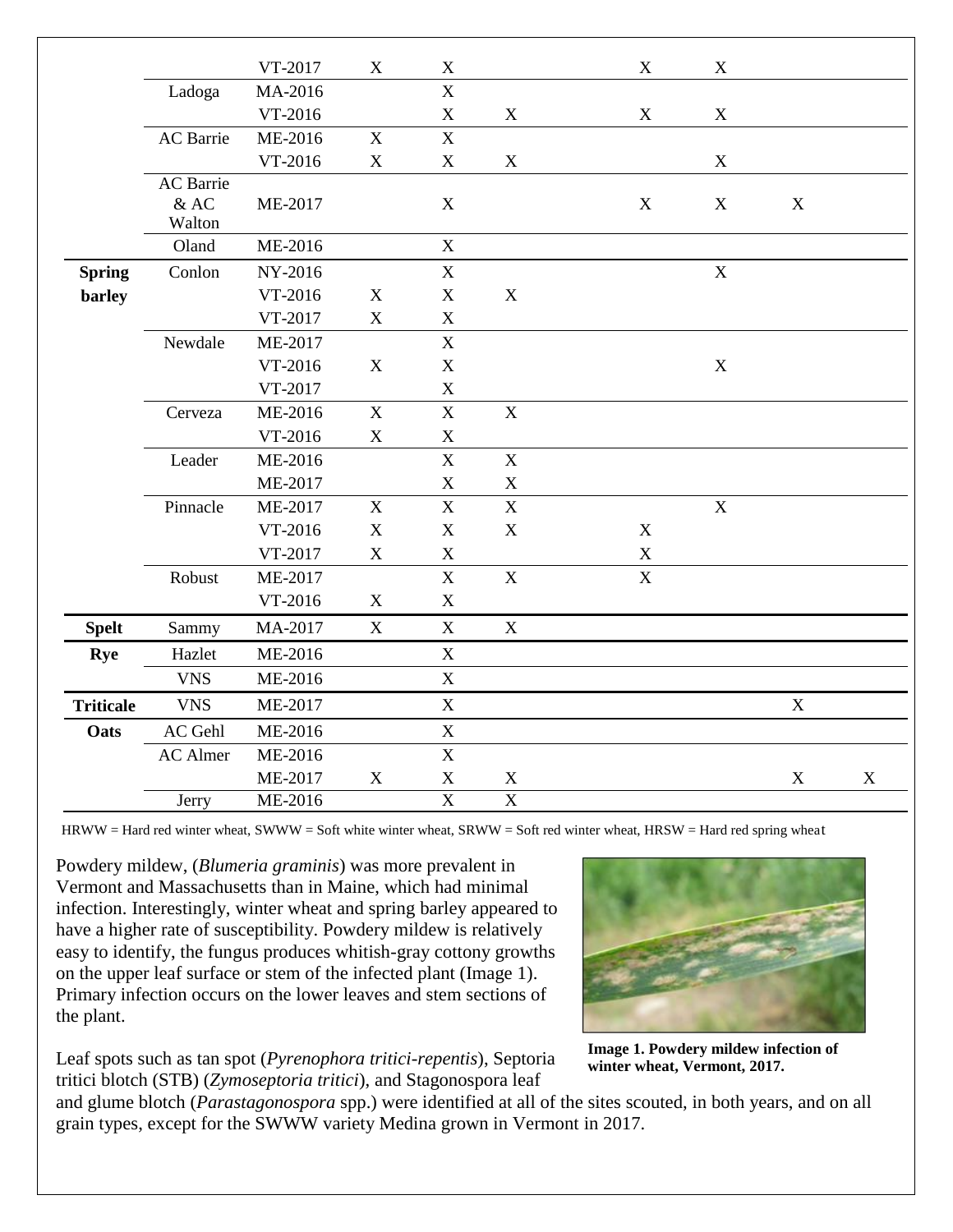

**Image 2. Tan spot infected leaves**  *(Pyrenophora triticirepentis).*

The tan spot fungus produces elongated asymmetrical spots (1/8 to 1/2-inch long and 1/16 to1/18-inch wide) (Image 2). Here, a tiny, dark spot forms (best observed by holding the leaf up to the light). The spot enlarges into a tan lesion, surrounded with a narrow to broad yellow border to produce an "eyespot" type of symptom, characteristic of this disease.

Septoria tritici blotch (STB) (*Zymoseptoria tritici*) and Stagonospora leaf and glume blotch (*Parastagonospora*  spp.) look very similar and are often confused with one another (Image 3). Both start out as yellow spots. However, as STB spreads, irregular brown lesions form along leaf veins giving the appearance of stripes. In the middle of these lesions, dark brown spore masses (pycnidia) form that can be seen with the naked eye, making a distinguishing characteristic between these two diseases. In contrast, as Stagonospora spreads, the yellowing increases and forms lens-shaped blotches on the leaf that eventually turns red-brown. As Stagonospora progresses, the lesions develop an ashen gray-brown center containing brown specks (but without the distinct yellow border typical of tan spot lesions).



**Image 3. Left leaf infected with Septoria tritici blotch (STB) (***Zymoseptoria tritici***) and the right with Stagonospora leaf blotch (***Stagonospora nodorum***).**

Leaf rust (*Puccinia* spp*.*) was recorded in Vermont, Massachusetts, and Maine. Infection appears to be related to location rather than variety or grain type. This could be attributed to the presence of host plants near the field locations. Leaf rust was the most common of the rust pathogens. It is characterized by round rustyred/orange masses of spores on the leaf surface (Image 4). Striped rust (*Puccinia striiformis*) was identified on the HRWW variety Zorro in Massachusetts, 2016 (Image 5).



**Image 4. Leaf rust (***Puccinia recondita***) on winter wheat.**





**Image 5. Stripe rust (***Puccinia striiformis***) on winter wheat.**

Interestingly, the only incidence of *Barley yellow dwarf virus* was found on AC Almer oats in Maine, 2017.

#### *Grain Head Diseases*

There are two primary grain head diseases found in the Northeast, loose smut *(*Ustilago spp.) and Fusarium head blight (FHB) (*Fusarium graminearum*). Loose smut was identified. The loose smut fungus is carried as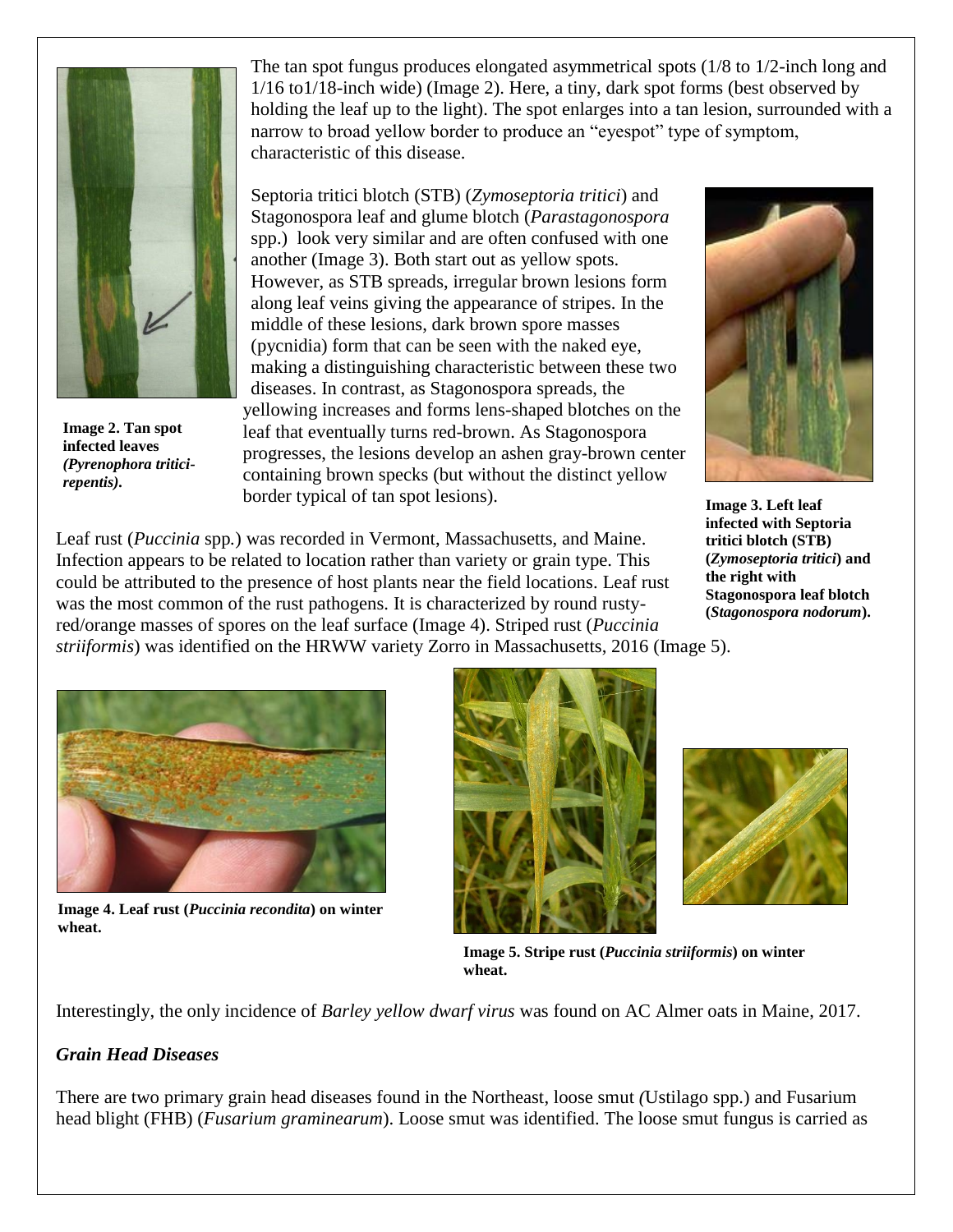dormant mycelium within healthy-looking seed and is spread by planting infected seed. A smut-infected seed and plant cannot be distinguished from an uninfected one until the head starts to emerge. The disease is most obvious just after the time of heading by the characteristic dusty black appearance of diseased heads (Image 6). The spores are dispersed by the wind during wheat flowering and can infect healthy plants.

If you find heads with loose smut in your fields, you should NOT save the seed for future planting. Loose smut is not considered a human health risk, but planting infected seed will exponentially increase diseased seed and result in yield losses. Smutted heads were recorded in Vermont, Maine, and Massachusetts and seems to be associated more by variety rather than state or year. This could be due to growers saving or purchasing contaminated seed lots.



**Image 6. Loose smut** *(Ustilago tritici)* **infected wheat head.**

The pathogen of most concern among grain growers is Fusarium head blight (FHB). It is predominantly caused by the species *Fusarium graminearum*. This disease is very destructive and causes yield losses, low test



**Image 7. Fusarium head blight (***Fusarium graminearum***) on spring barley, Alburgh, VT.**

weights, low seed germination, and contamination of grain with the mycotoxin, a vomitoxin, called deoxynivalenol (DON). The fungal spores are usually transported by air currents and can infect plants at flowering through grain fill. Spores can also overwinter on grain stubble. A telltale sign of FHB infection is the premature bleaching of grain heads. Another symptom is a pink or orange colored mold at the base of the spikelet (Image 7). Additionally, once the grains are harvested, infected kernels will be pink, white, chalky and/or shriveled.

Symptoms of FHB infection were observed in all states scouted but predominantly on spring wheat varieties grown in Vermont. This could be attributed to possible higher levels of *Fusarium* inoculum from corn residue combined with the weather conditions during grain flowering.

*Fusarium* can pose a health risk to both humans and livestock. Consumption of contaminated grains at DON levels of greater than 1 ppm in humans and 10 ppm for certain livestock can cause illness; therefore, it is critically

important to test grain for DON (more information on DON testing can be found at: <https://www.uvm.edu/extension/nwcrops/cereal-grain-testing-lab>

## *Managing Grain Diseases*

It is important to remember, we do not know directly how foliar diseases affect yields. Although we have identified these issues in the field, it is not clear as to how, or at what severity, they impact yield and quality.

In our cool, moist climate, practices that are critical to managing the multitude of diseases that affect small grains include: planting clean seed, rotating crops, and improving airflow. For smuts and virus, we highly recommend buying "certified" seed when possible. Certified seed guarantees that the seed meets or exceeds a strict set of quality control standards. Selecting resistant varieties whenever possible is a good strategy. Weed management is important, especially in spring grains to improve airflow and assist with keeping the plants as dry as possible. Spores from many of the fungal diseases can survive in the soil or plant debris for several years waiting for their host plant and/or ideal conditions. Therefore, crop rotation and healthy soil is critical to minimizing diseases present during grain production. Field sanitation is important to remove or reduce primary inocula, as stubble can harbor pathogens. Conventional growers may purchase fungicide-treated seed to help mitigate some of the disease issues. There are also several commercial pesticides available as a last resort to control extreme outbreaks.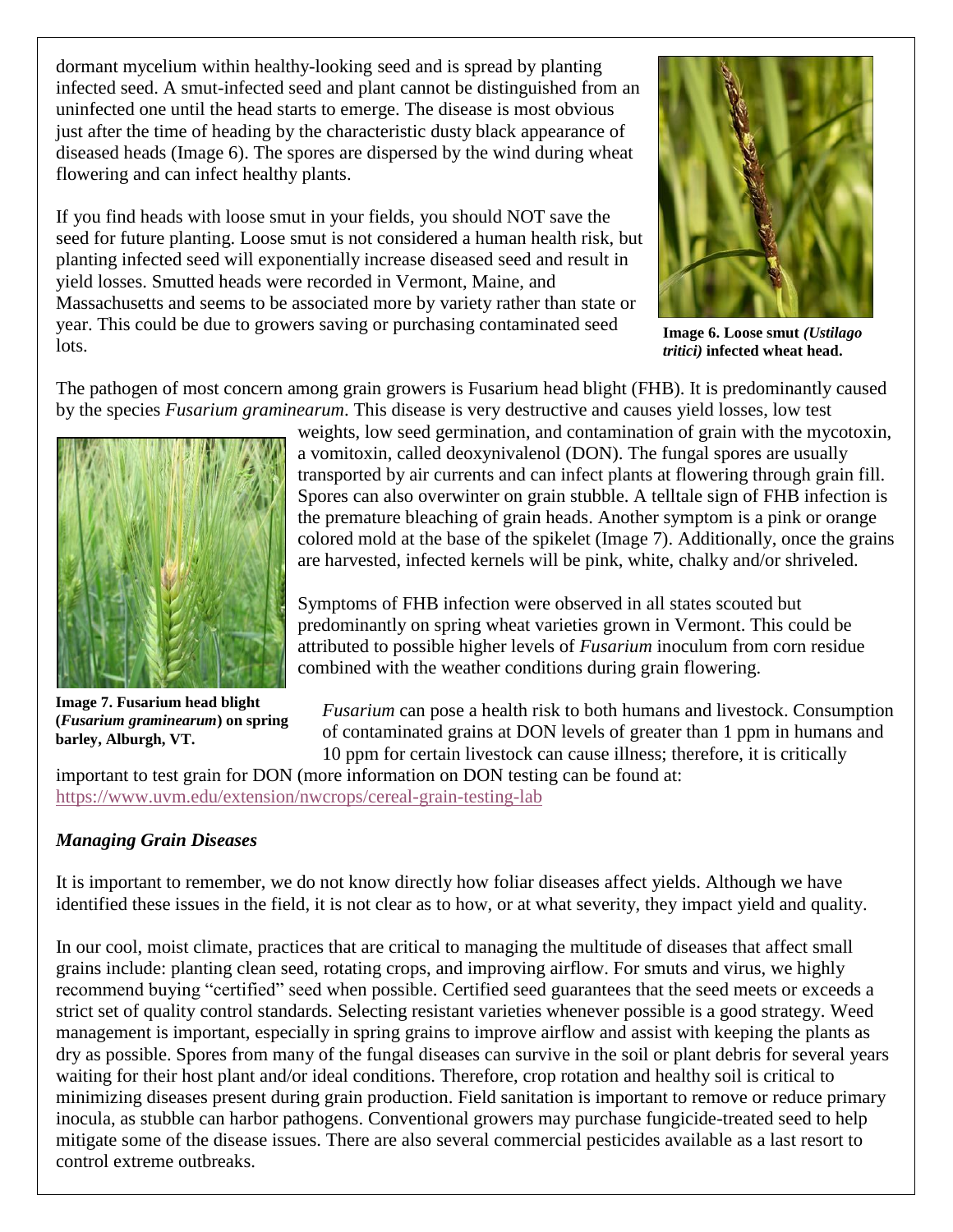#### **Insect Pests Identified**

Overall, insect pest damage was minimal throughout both growing seasons and scouting location (Table 2). Cereal leaf beetle (*Oulema melanopus*) and thrip (order *Thysanoptera*) damage were the most prevalent throughout the different scouting locations, years, and grain types (Image 8). The most severe cereal leaf beetle damage was recorded in Massachusetts on the HRSW variety Glenn in 2016 when over 80% of the plant leaves in the entire field had been eaten. Brown wheat mite (*Petrobia latens*) damage was only observed in Vermont both in 2016 and 2017. Signs of slug (*Limacidae*) damage were detected in Vermont, Maine, and Massachusetts, and they seem to have been prevalent in 2016. There was minimal leaf miner (genus *Cerodontha)* damage recorded at any of the scouting locations. Aphids (sub-order *Aphididae*) were identified in Maine and Vermont predominantly on oat varieties.



**Image 8. Thrip damage (left) and cereal leaf beetle (right).**

#### **Table 2. 2016 and 2017 insect pests identified by state, grain type and variety.**

| <b>Grain Type</b> | <b>Cultivar</b>   | <b>Location</b><br>& year | <b>Cereal</b><br>leaf<br>beetle | <b>Thrips</b>             | <b>Brown</b><br>wheat<br>mite | <b>Slugs</b> | Leaf<br>miner             | <b>Aphids</b> |
|-------------------|-------------------|---------------------------|---------------------------------|---------------------------|-------------------------------|--------------|---------------------------|---------------|
| <b>HRWW</b>       | Redeemer          | MA-2017                   | $\mathbf X$                     |                           |                               |              |                           |               |
|                   |                   | VT-2016                   | $\mathbf X$                     | $\boldsymbol{\mathrm{X}}$ |                               | $\mathbf X$  |                           | X             |
|                   |                   | VT-2017                   | $\mathbf X$                     | $\mathbf X$               | $\mathbf X$                   |              | $\boldsymbol{\mathrm{X}}$ |               |
|                   | Warthog           | MA-2016                   | $\mathbf X$                     | X                         |                               |              |                           |               |
|                   |                   | MA-2017                   |                                 | $\mathbf X$               |                               |              |                           |               |
|                   |                   | VT-2016                   | $\mathbf X$                     | $\mathbf X$               | $\mathbf X$                   |              |                           |               |
|                   |                   | VT-2017                   | $\mathbf X$                     | $\mathbf X$               | $\boldsymbol{\mathrm{X}}$     |              |                           |               |
|                   | Zorro             | MA-2016                   | $\mathbf X$                     | $\mathbf X$               |                               |              |                           |               |
|                   | <b>AC</b> Benefit | VT-2017                   | $\mathbf X$                     | $\mathbf X$               |                               |              |                           |               |
|                   | Poulteca          | ME-2016                   | $\mathbf X$                     | $\mathbf X$               |                               | $\mathbf X$  |                           |               |
| <b>SWWW</b>       | Fredrick          | MA-2017                   | $\mathbf X$                     |                           |                               |              | $\mathbf X$               |               |
|                   |                   | VT-2016                   |                                 | $\mathbf X$               |                               |              |                           |               |
|                   |                   | VT-2017                   | $\mathbf X$                     | $\mathbf X$               | $\mathbf X$                   |              | $\mathbf X$               |               |
|                   | Medina            | VT-2017                   | $\mathbf X$                     | $\mathbf X$               | $\mathbf X$                   |              | $\mathbf X$               |               |
|                   | Richland          | MA-2016                   | $\mathbf X$                     | $\mathbf X$               |                               | $\mathbf X$  |                           |               |
| <b>SRWW</b>       | Marker            | VT-2017                   | $\mathbf X$                     | $\boldsymbol{\mathrm{X}}$ |                               |              | $\mathbf X$               |               |
| <b>HRSW</b>       | Red Fife          | ME-2016                   | $\mathbf X$                     | $\boldsymbol{\mathrm{X}}$ |                               |              |                           |               |
|                   |                   | ME-2017                   | $\mathbf X$                     | $\mathbf X$               |                               |              |                           |               |
|                   |                   | VT-2016                   | $\mathbf X$                     | $\mathbf X$               | $\mathbf X$                   |              |                           |               |
|                   | Prosper           | VT-2016                   | $\mathbf X$                     | $\overline{X}$            | $\overline{X}$                | $\mathbf X$  | $\mathbf X$               |               |
|                   |                   | VT-2017                   | $\mathbf X$                     | $\mathbf X$               | $\mathbf X$                   | $\mathbf X$  |                           |               |
|                   | Glenn             | MA-2016                   | $\mathbf X$                     | X                         |                               |              |                           |               |
|                   |                   | VT-2016                   | $\mathbf X$                     | $\mathbf X$               | $\mathbf X$                   |              | $\mathbf X$               |               |
|                   |                   | VT-2017                   | $\mathbf X$                     | $\mathbf X$               | $\mathbf X$                   |              |                           |               |
|                   | Ladoga            | MA-2016                   | $\mathbf X$                     | X                         |                               |              |                           |               |
|                   |                   | VT-2016                   |                                 | $\mathbf X$               | $\mathbf X$                   |              |                           |               |
|                   | <b>AC</b> Barrie  | ME-2016                   | $\mathbf X$                     | $\mathbf X$               |                               |              |                           |               |
|                   |                   | VT-2016                   |                                 | $\mathbf X$               | $\mathbf X$                   |              |                           |               |